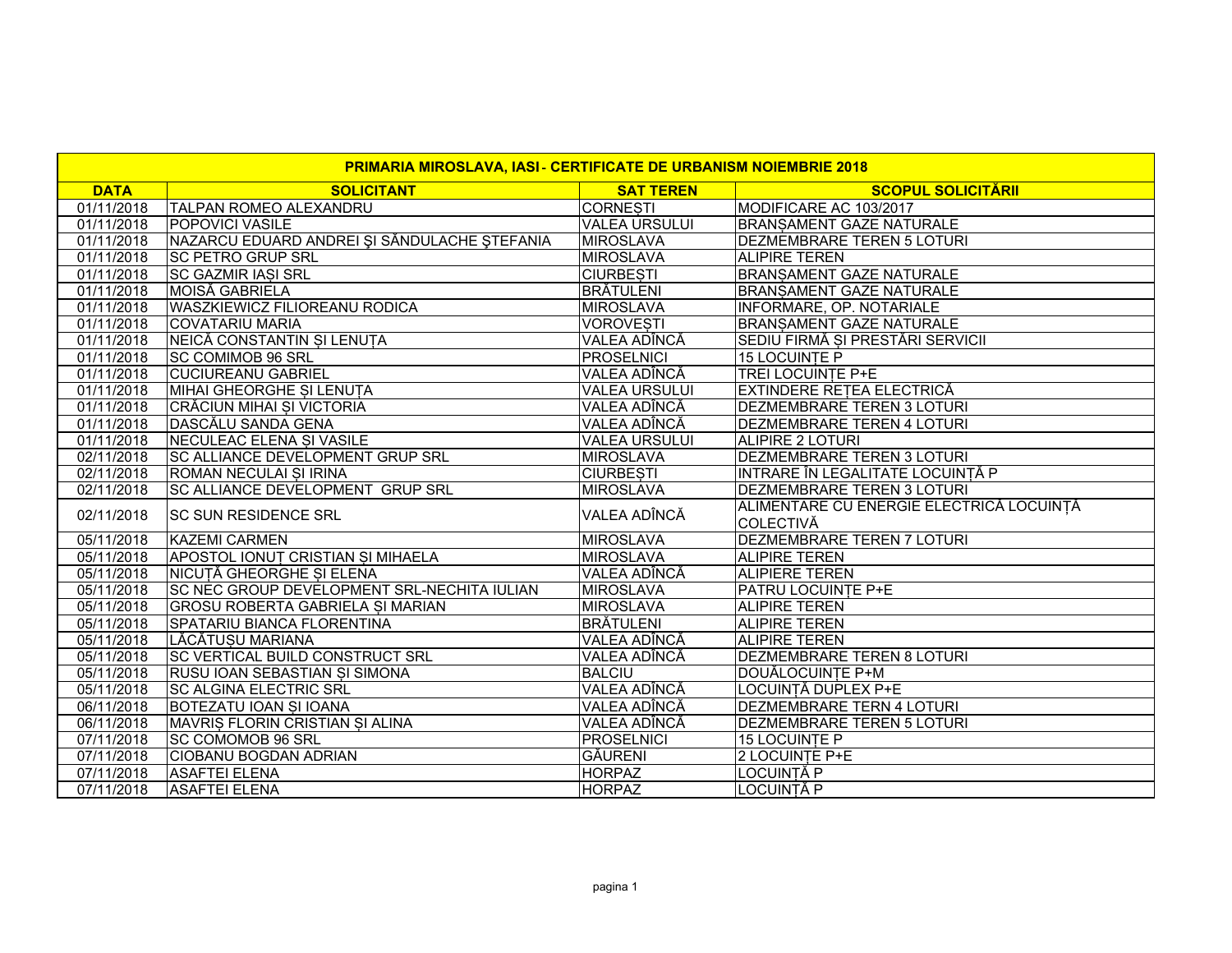| 07/11/2018 | <b>PANTIRU ROBERT MARIUS SI DANIELA</b>             | <b>HORPAZ</b>                  | <b>DEZMEMBRARE TEREN 3 LOTURI</b>                                |
|------------|-----------------------------------------------------|--------------------------------|------------------------------------------------------------------|
| 07/11/2018 | MOGA DUMITRU SI CRENGUTA                            | VALEA ADÎNCĂ                   | INFORMARE, OP. NOTARIALE                                         |
| 07/11/2018 | DORNEANU CRISTIAN FLORIN SI AURELIA                 | VALEA ADÎNCĂ                   | INFORMARE, OP. NOTARIALE                                         |
| 07/11/2018 | DORNEANU CRISTIAN FLORIN SI AURELIA                 | VALEA ADÎNCĂ                   | INFORMARE, OP. NOTARIALE                                         |
| 07/11/2018 | <b>CARNARIU MARIUS AUREL</b>                        | <b>MIROSLAVA</b>               | <b>INFORMARE, OP. NOTARIALE</b>                                  |
| 07/11/2018 | MORARIU IOAN CRISTINEL ȘI MIRELA                    | <b>BALCIU</b>                  | <b>ALIPIRE TEREN</b>                                             |
| 07/11/2018 | <b>CIOBANU BOGDAN ADRIAN</b>                        | <b>GĂURENI</b>                 | <b>ZLOCUINTE P+E</b>                                             |
| 07/11/2018 | <b>SIMION ANDREI II</b>                             | <b>VOROVESTI</b>               | LOCUINTĂ P+E                                                     |
| 07/11/2018 | NITOAIA COSTACHE SI ELIONORA                        | <b>MIROSLAVA</b>               | <b>BRANSAMENT GAZE NATURALE</b>                                  |
| 07/11/2018 | <b>PALADE DAN</b>                                   | <b>VALEA URSULUI</b>           | <b>BRANSAMENT GAZE NATURALE</b>                                  |
| 07/11/2018 | <b>BUNDUC LIDIA</b>                                 | <b>MIROSLAVA</b>               | <b>BRANSAMENT GAZE NATURALE</b>                                  |
| 07/11/2018 | PATRICHI CORNEL ADRIAN                              | <b>GĂURENI</b>                 | <b>BRANSAMENT GAZE NATURALE</b>                                  |
| 07/11/2018 | VLAD GEORGE ALEXANDRU                               | <b>MIROSLAVA</b>               | <b>BRANSAMENT GAZE NATURALE</b>                                  |
| 07/11/2018 | <b>DAMIAN MIHAI</b>                                 | <b>MIROSLAVA</b>               | <b>BRANSAMENT GAZE NATURALE</b>                                  |
| 07/11/2018 | <b>JUNCU ALEXANDRU</b>                              | <b>VALEA URSULUI</b>           | <b>BRANSAMENT GAZE NATURALE</b>                                  |
| 07/11/2018 | <b>ALBU ANETA</b>                                   | <b>BRÄTULENI</b>               | <b>BRANSAMENT GAZE NATURALE</b>                                  |
| 07/11/2018 | <b>PASĂRE LUCIAN</b>                                | <b>MIROSLAVA</b>               | <b>BRANSAMENT GAZE NATURALE</b>                                  |
| 09/11/2018 | <b>MAFTEI MIHAI</b>                                 | <b>CORNESTI</b>                | LOCUINTĂ P+M                                                     |
| 09/11/2018 | <b>TITILICĂ GINA</b>                                | <b>CORNESTI</b>                | LOCUINTĂ P                                                       |
| 09/11/2018 | <b>FRUNZARU MIHAI</b>                               | <b>PROSELNICI</b>              | <b>DEMOLARE C1,LOCUINTĂ P</b>                                    |
| 08/11/2018 | <b>SC E.ON ENERGIE ROMANIA</b>                      | <b>BRÄTULENI</b>               | AMPLASARE STATIE ELECTRICĂ                                       |
| 08/11/2018 | SALARIU ALEXANDRUSI LILIANA SALARIU IULIAN SI DIANA | <b>DANCAS</b>                  | LOCUINȚĂ P+M                                                     |
| 09/11/2018 | <b>CIURARIU ALINA ELENA</b>                         | <b>HORPAZ</b>                  | <b>GARAJ</b>                                                     |
| 09/11/2018 | MERLĂ NADIA MIHAELA                                 | VALEA ADÎNCĂ                   | DOUĂ LOCUINTE P+M                                                |
| 09/11/2018 | <b>CRISTEA OANA SIMONA</b>                          | <b>VOROVESTI</b>               | LOCUINTĂ P+M                                                     |
| 09/11/2018 | BELDIMAN BOGDAN DRAGOS SI CELIN VANINA              | <b>VOROVESTI</b>               | LOCUINȚĂ S+P+M                                                   |
| 09/11/2018 | <b>DUMITRIU BOGDAN ȘI IRINA</b>                     | <b>VALEA URSULUI</b>           | LOCUINTĂ P                                                       |
| 09/11/2018 | <b>MOISEI LUCIAN MIHAIL</b>                         | <b>GÄURENI</b>                 | LOCUINȚĂ P+E                                                     |
| 09/11/2018 | <b>GHERGHEL CRISTIAN SI MIHAELA</b>                 | VALEA ADÎNCĂ                   | LOCUINTĂ P+M                                                     |
| 09/11/2018 | <b>CIUBOTARU NICUSOR</b>                            | DANCAS EXTRVILAN ALIPIRE TEREN |                                                                  |
| 12/11/2018 | <b>SC SMART QUALITY RESIDENCE SRL</b>               | VALEA ADÎNCĂ                   | <b>DEZMEMBRARE TEREN 157 LOTURI</b>                              |
| 12/11/2018 | SC DELGAZ GRID SA PRIN SC K-TEEL PROEB SRL          | VALEA ADÎNCĂ                   | EXTINDERE REȚEA ELECTRICĂ STR.LIVEZILOR, MIRCEA<br><b>ELIADE</b> |
| 12/11/2018 | APETROAEI CĂTĂLIN ADRIAN                            | <b>VALEA URSULUI</b>           | <b>BRANSAMENT APĂ POTABILĂ</b>                                   |
|            |                                                     |                                | EXTINDERE REȚEA ELECTRICĂ                                        |
| 12/11/2018 | SC DELGAZ GRID SA PRIN SC K-TELL PROEB SRL          | VALEA ADÎNCĂ                   | STR.LIVEYILOR, VESELIEI, TRAIAN                                  |
| 12/11/2018 | <b>SC DELGAZ GRID SA</b>                            | <b>URICANI</b>                 | ALIMENTARE CU ENERGIE ELECTRICĂ SPAU-2 URICANI                   |
| 13/11/2018 | <b>OJOG MIHAI ALIN</b>                              | <b>MIROSLAVA</b>               | LOCUINȚĂ P+M                                                     |
| 13/11/2018 | MUNTEANU STEFAN SI IACOB OANA NORICA                | <b>CORNESTI</b>                | <b>DEMISOL SUB C-TIE EXISTENTĂ</b>                               |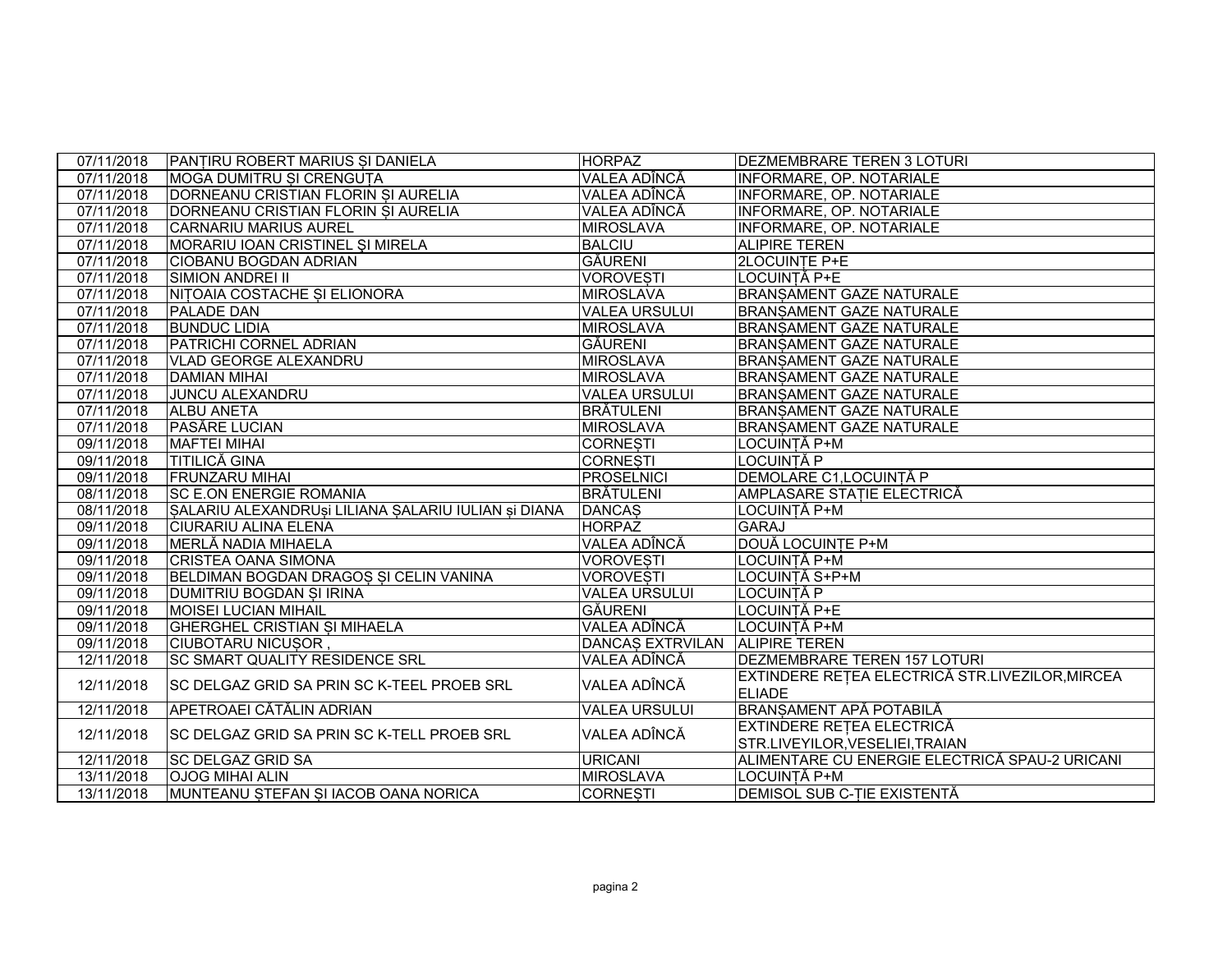| 13/11/2018 | TĂCUTANU NICUSOR SI ERNA ELENA              | <b>HORPAZ</b>                          | <b>LOCUINTĂ P</b>                                            |
|------------|---------------------------------------------|----------------------------------------|--------------------------------------------------------------|
| 13/11/2018 | <b>HARTON GRIGORE</b>                       | <b>MIROSLAVA</b>                       | LOCUINTĂ P+M                                                 |
| 14/11/2018 | <b>MOLOCIA GHEORGHE</b>                     | <b>MIROSLAVA</b>                       | INTRARE ÎN LEGALITATE LOCUINȚĂ P ȘI CONSTRUIRE<br>LOCUINTĂ P |
| 14/11/2018 | ANDRONIC ANDREI SI ANA MARIA                | VALEA ADÎNCĂ                           | LOCUINȚĂ P+E                                                 |
| 14/11/2018 | ANGHELEA IULIAN FLORIN ȘI LOREDANA OANA     | <b>HORPAZ</b>                          | <b>DEZMEMBRARE TEREN 4 LOTURI</b>                            |
| 14/11/2018 | <b>HÎRTAN CONSTANTIN</b>                    | VALEA ADÎNCĂ                           | <b>DEZMEMBRARE TEREN 4 LOTURI</b>                            |
| 14/11/2018 | ROMASCU CIULEI MARIUS                       | <b>HORPAZ</b>                          | LOCUINTĂ P+E+M                                               |
| 14/11/2018 | <b>SC MADRAS COMP SRL</b>                   | <b>BRĂTULENI</b>                       | HALĂ SHOWROOM                                                |
| 14/11/2018 | <b>ASAFTEI ELENA</b>                        | <b>HORPAZ</b>                          | LOCUINȚĂ P                                                   |
| 14/11/2018 | <b>ASAFTEI ELENA</b>                        | <b>HORPAZ</b>                          | LOCUINTĂ P                                                   |
| 14/11/2018 | <b>ASAFTEI ELENA</b>                        | <b>HORPAZ</b>                          | LOCUINȚĂ P                                                   |
| 14/11/2018 | <b>SC LA PRINCIPE GRUP SRL</b>              | <b>VALEA URSULUI</b>                   | <b>ALIPIRE TEREN</b>                                         |
| 14/11/2018 | BĂDĂRĂU IANCU SI GEORGETA                   | <b>MIROSLAVA</b>                       | TREI LOCUINTE P+E                                            |
| 14/11/2018 | <b>BORDEIANU GABRIEL</b>                    | <b>HORPAZ</b>                          | DOUĂ LOCUINȚE P                                              |
| 14/11/2018 | UNIVERSITATEA DE STIINTE AGRICOLE           | VALEA ADÎNCĂ                           | REABILITARE SIEXTINDERE SOPRON TRACTOARE                     |
| 14/11/2018 | PETREA IULIAN VIOREL                        | VALEA ADÎNCĂ                           | LOCUINTĂ S+P+E                                               |
| 15/11/2018 | MUNTEANU GHEORGHE SI ELENA                  | <b>MIROSLAVA</b>                       | <b>MANSARDARE LOCUINTĂ</b>                                   |
| 15/11/2018 | <b>BASCEAUS FLORIN DAN</b>                  | VALEA ADÎNCĂ                           | <b>ÎMPREJMUIRE TEREN</b>                                     |
| 15/11/2018 | NASTASĂ CĂTĂLIN LUCIA                       | <b>CORNESTI</b>                        | LOCUINȚĂ P                                                   |
| 16/11/2018 | TOMA CĂLIN FLORIN SI ANCA                   | <b>EXTRAVILAN</b>                      | <b>ALIPIRE TEREN</b>                                         |
| 16/11/2018 | ANDRIUCĂ ANDREI STEFAN                      | <b>CORNESTI</b>                        | LOCUINȚĂ P                                                   |
| 16/11/2018 | <b>BABA ANDREEA</b>                         | <b>CORNESTI</b>                        | LOCUINTĂ P                                                   |
| 16/11/2018 | JOROVLEA DANIELA SI PETRU                   | <b>VALEA URSULUI</b>                   | LOCUINTĂ P                                                   |
| 16/11/2018 | <b>SC GLOBAL IDL SRL</b>                    | VALEA ADÎNCĂ                           | DEZMEMBRARE TEREN 76 LOTURI                                  |
| 16/11/2018 | NIȚĂ I.M. CĂTĂLIN                           | <b>VALEA URSULUI</b>                   | <b>LOCUINTĂ P</b>                                            |
| 30/10/2018 | CATANĂ JULIETA NECULAI                      | <b>GÄURENI</b>                         | <b>HALĂ DEPOZITARE</b>                                       |
| 16/11/2018 | NITĂ I.M. CĂTĂLIN                           | <b>VALEA URSULUI</b>                   | LOCUINTĂ P                                                   |
| 19/11/2018 | <b>COMUNA MIROSLAVA</b>                     | PROSELNICI, CORNES<br><b>TI,DANCAS</b> | RETEA COLECTARE APE UZATE                                    |
| 19/11/2018 | <b>COMUNA MIROSLAVA</b>                     | <b>CIURBESTI</b>                       | EXTINDERE SI MODERNIZARE SCOALĂ                              |
| 19/11/2018 | <b>AMARITEI BULGARU</b>                     | <b>URICANI</b>                         | LOCUINTĂ P+M                                                 |
| 19/11/2018 | SC CONSTRUCTION BUILDINGS PROJECTS SRL IASI | <b>URICANI</b>                         | <b>DREPT SERVITUTE</b>                                       |
| 19/11/2018 | RADU MIHĂIȚĂ                                | VALEA ADÎNCĂ                           | LOCUINTĂ P                                                   |
| 19/11/2018 | <b>ENACHE MARIA</b>                         | <b>HORPAZ</b>                          | DEZMEMBRARE TEREN 3 LOTURI                                   |
| 19/11/2018 | <b>SC RADADAV CONSTRUCT SRL</b>             | <b>MIROSLAVA</b>                       | DEZMEMBRARE TEREN 3 LOTURI                                   |
| 19/11/2018 | AMARIE CRISTIAN VASILICĂ                    | <b>MIROSLAVA</b>                       | ÎMPREJMUIRE TEREN                                            |
| 19/11/2018 | <b>MAFTEI CĂTĂLINA</b>                      | VALEA ADÎNCĂ                           | LOCUINȚĂ P+M                                                 |
| 19/11/2018 | <b>IGNAT CONSTANTIN DANIEL</b>              | <b>HORPAZ</b>                          | LOCUINTĂ DUPLEX P+M                                          |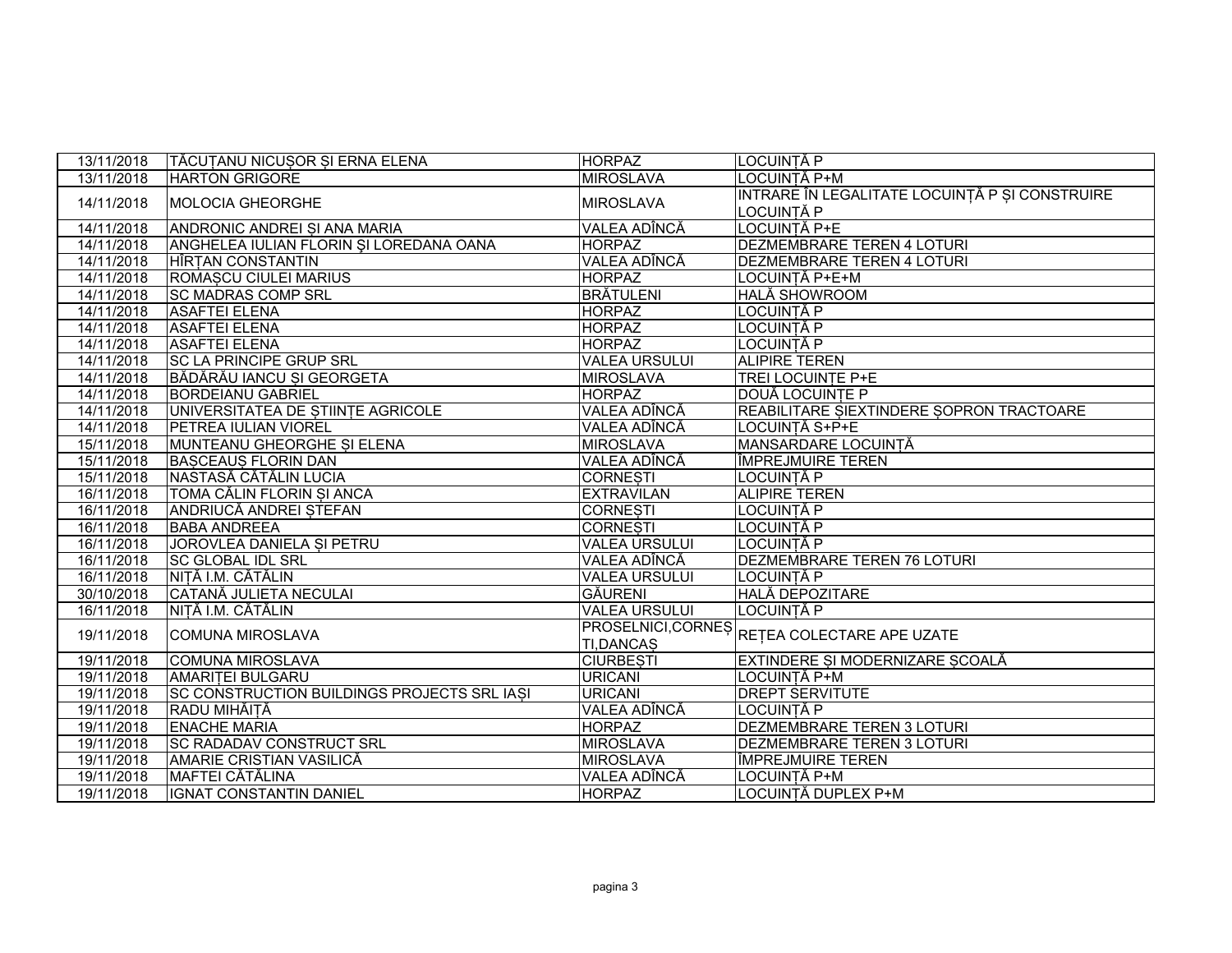| 19/11/2018 | <b>ANCUTA CLAUDIA</b>                           | <b>MIROSLAVA</b>               | LOCUINTĂ P+M                                                                 |
|------------|-------------------------------------------------|--------------------------------|------------------------------------------------------------------------------|
| 15/11/2018 | <b>MĂCIUCĂ LILIAN VILY</b>                      | <b>MIROSLAVA</b>               | INTRARE ÎN LEGALITATE LOCUINȚĂ P                                             |
| 20/11/2018 | <b>CURELARU TEREZA SI CONSTANTIN</b>            | VALEA ADÎNCĂ                   | <b>BRANSAMENT GAZE NATURALE</b>                                              |
| 20/11/2018 | <b>COMUNA MIROSLAVA</b>                         | <b>MIROSLAVA</b>               | DEZMEMBRARE TEREN 4 LOTURI                                                   |
| 20/11/2018 | <b>SC RESIDENCE COD CONSTRUCT SRL</b>           | VALEA ADÎNCĂ                   | <b>ALIPIRE TEREN</b>                                                         |
| 20/11/2018 | <b>SC DELGAZ GRID SA</b>                        | <b>MIROSLAVA</b>               | BRANSAMENT ELECTRIC SPAU 1 GĂURENI                                           |
| 20/11/2018 | ZAHARIA MARICEL SI MIHAELA CRISTINA             | PROSELNICI                     | <b>DEZMEMBRARE TEREN 14 LOTURI</b>                                           |
| 20/11/2018 | <b>DUDĂU VLĂDUȚ ALIN</b>                        | <b>VOROVESTI</b>               | <b>DEZMEMBRARE TEREN 5 LOTURI</b>                                            |
| 20/11/2018 | <b>BARBĂLATĂ MARIANA</b>                        | PROSELNICI                     | DEZMEMBRARE TEREN 23 LOTURI                                                  |
| 21/11/2018 | ASTEFĂNOAEI CLAUDIU ADRIAN SI ALINA             | <b>GÄURENI</b>                 | <b>ALIPIRE TEREN</b>                                                         |
| 21/11/2018 | TODIRITĂ MIRCEA                                 | VALEA ADÎNCĂ                   | DEZMEMBRARE TEREN 7 LOTURI                                                   |
| 21/11/2018 | <b>SC MARAMIR SRL</b>                           | MIROSLAVA                      | LOCUINTĂ P+E                                                                 |
| 21/11/2018 | CARAIMAN ROTARIU NICOLETA LAURA                 | <b>CORNESTI</b>                | LOCUINTĂ P                                                                   |
| 21/11/2018 | LUPU MARIAN ȘI IONELA                           | PROSELNICI                     | LOCUINȚĂ P                                                                   |
| 21/11/2018 | <b>SC SOPHIA 2004 SRL</b>                       | BRĂTULENI                      | HALĂ CONFECȚII TEHTILE                                                       |
| 21/11/2018 | <b>COMUNA MIROSLAVA</b>                         | <b>VALEA</b><br>ADÎNCĂ, HORPAZ | INSTALARE MIJLOACE SEMNALIZARE RUTIERĂ                                       |
| 20/11/2018 | <b>SC INTERMAG SRL</b>                          | VALEA ADINCĂ                   | ELABORARE PUZ MODIF. PREV.PUG DIN ZONA IS1+M1 IN<br>IS <sub>1</sub>          |
| 26/11/2018 | ACĂSANDRI VASILE ȘI MARIA                       | VALEA ADÎNCĂ                   | SCHIMBARE DESTINAȚIE DIN ANEXĂ A EXPLOATAȚIEI<br><b>AGRICOLE ÎN LOCUINTĂ</b> |
| 26/11/2018 | SÎRBU GIGEL                                     | <b>CIURBESTI</b>               | <b>BRANSAMENT GAZE NATURALE</b>                                              |
| 26/11/2018 | <b>DOLNICEANU DIANA</b>                         | <b>BALCIU</b>                  | BRANSAMENT GAZE NATURALE                                                     |
| 26/11/2018 | ROMAN LAURENTIU SI ELENA                        | <b>HORPAZ</b>                  | DEZMEMBRARE TEREN 3 LOTURI                                                   |
| 26/11/2018 | HARPATUC GHEORGHE CĂTĂLIN                       | <b>MIROSLAVA</b>               | <b>BRANSAMENT GAZE NATURALE</b>                                              |
| 26/11/2018 | <b>SC COMIMOB 96 SRL</b>                        | PROSELNICI                     | EXTINDERE RETEA GAZE NATURALE SI BRANSAMENT                                  |
| 26/11/2018 | <b>SC GAZMIR IASI SRL</b>                       | <b>MIROSLAVA</b>               | EXTINDERE RETEA GAZE NATURALE SI BRANSAMENT                                  |
| 26/11/2018 | <b>LUPU NATALIA</b>                             | <b>VOROVESTI</b>               | EXTINDERE RETEA GAZE NATURALE ȘI BRANȘAMENT                                  |
| 26/11/2018 | <b>DIRECȚIA GENERALĂ DE ASISTENȚĂ SOCIALĂ</b>   | <b>CORNESTI</b>                | <b>CASA DE TIP FAMILIAL</b>                                                  |
| 26/11/2018 | <b>DIRECTIA GENERALĂ DE ASISTENTĂ SOCIALĂ</b>   | <b>CORNESTI</b>                | <b>CASA DE TIP FAMILIAL</b>                                                  |
| 26/11/2018 | <b>DIRECȚIA GENERALĂ DE ASISTENȚĂ SOCIALĂ</b>   | <b>CORNESTI</b>                | <b>CASA DE TIP FAMILIAL</b>                                                  |
| 26/11/2018 | <b>ANGHELACHI EMIL SI MARIA</b>                 | <b>MIROSLAVA</b>               | LOCUINTĂ DUPLEX P+E                                                          |
| 26/11/2018 | <b>ROMAN GHEORGHE</b>                           | <b>VOROVESTI</b>               | LOCUINTĂ P+E                                                                 |
| 26/11/2018 | <b>BULGARU PAUL MARIAN SI MIRELA</b>            | VALEA ADÎNCĂ                   | ELABORARE PUZ PT MOD.REGULAMENT DIN A2 ÎN L1                                 |
| 26/11/2018 | DOROHOI GABRIEL AURELIAN SI GABRIELA            | <b>URICANI</b>                 | ELABORARE PUZ PT MOD.REGULAMENT DIN LI ÎN IS1                                |
| 27/11/2018 | RCI TRUST INVEST SRL, SC AMERICAN ECO HOMES SRL | VALEA ADÎNCĂ                   | <b>ALIPIRE TEREN</b>                                                         |
| 27/11/2018 | CHIRILĂ ANA MARIA                               | <b>MIROSLAVA</b>               | PATRU LOCUINȚE P+E ȘI PATRU LOCUINȚE P                                       |
| 27/11/2018 | LUPU VASILE SI OANA DANIELA                     | <b>MIROSLAVA</b>               | <b>DEZMEMBRARE TEREN</b>                                                     |
| 27/11/2018 | <b>TOPOLINSCHI GABRIELA</b>                     | <b>CORNESTI</b>                | ALIMENTARE CU ENERGIE ELECTRICĂ                                              |